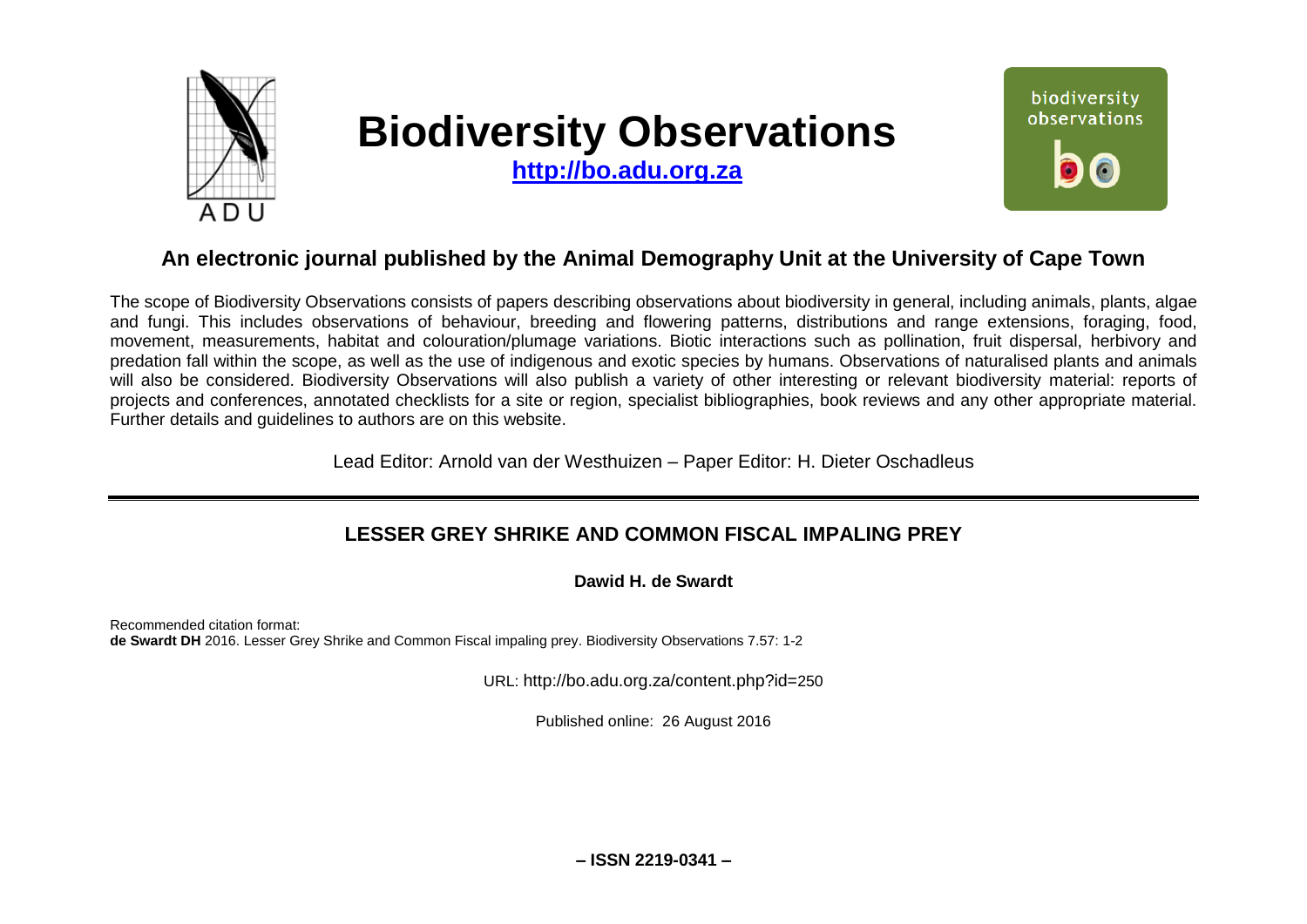

### **PREDATION**

## **LESSER GREY SHRIKE AND COMMON FISCAL IMPALING PREY**

*Dawid H. de Swardt*

Department of Ornithology, National Museum, P O Box 266, Bloemfontein 9300, South Africa

\*Corresponding author: dawie@nasmus.co.za

This paper provides three records of shrikes impaling prey.

#### **Lesser Grey Shrike -> Southern Masked Weaver**

During a BirdLife Free State outing to Soetdoring Nature Reserve (28°49'S; 26°07'E) on 5 April 2003, several migrant species were still observed on the reserve, a time when migrant species are more silent and making ready for migration. When the group entered the reserve, a lonely Jacobin Cuckoo *Clamator jacobinus* was observed in a thick *Acacia* clump next to the road and further on, near where the reserve road split to the picnic sites, both Lesser Grey *Lanius minor* and Red-backed Shrikes *L. collurio* were observed in the same area.

At about 13:00 while on the way leaving the reserve, one Lesser Grey Shrike was again observed in the same area where it had been observed earlier that morning. The shrike was sitting on a fence and flew away when the vehicles were driving near the fence. To the surprise of most of the observers, a bird was seen hanging on the barb of the wire on the fence, probably impaled by the Lesser Grey Shrike. On close investigation it was found that the prey was still fresh and was identified as a juvenile Southern Masked Weaver *Ploceus velatus*.

#### **Common Fiscal -> grasshopper**

During the PAOC12 at Goudini, Western Cape, a Common Fiscal *L. collaris* (ringed) was observed feeding on a grasshopper species on 11 September 2008 (Fig. 1).



**Fig. 1.** The ringed Common Fiscal in a thorny bush with its grasshopper prey at Goudini Spa, Rawsonville.

#### **Common Fiscal -> African Quail Finch**

During SABAP2 surveys in the Jagersfontein district, Free State, on 13 June 2009, a beheaded African Quail Finch *Ortygozpiza atricollis* was found on a fence, possibly the work of a Common Fiscal (Fig. 2).